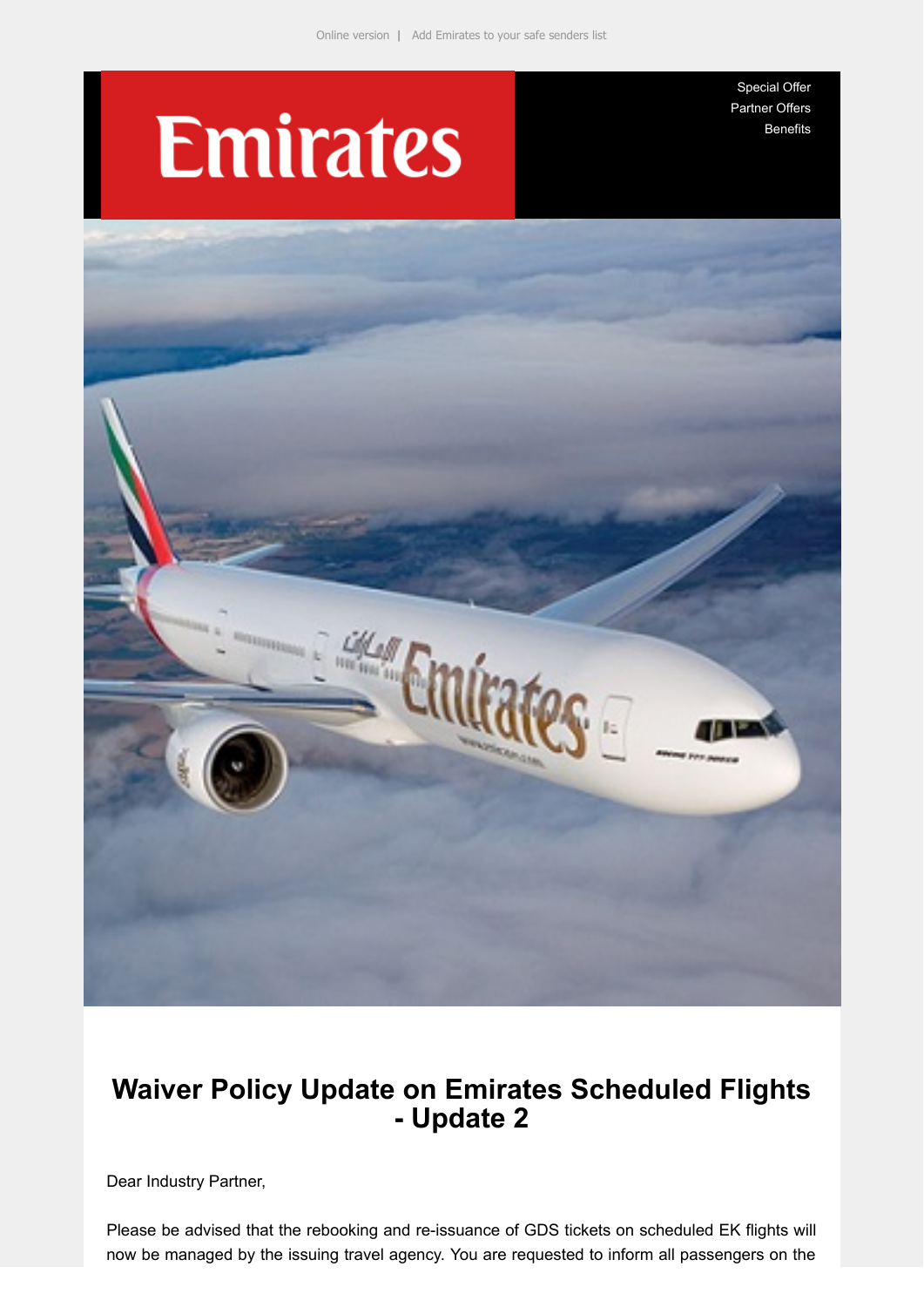same. This applies to tickets issued on/before 30 June 2020 with at least one coupon with scheduled Emirates departure on or before 30 November 2020.

As a reminder, kindly note that starting from 15 June 2020, Emirates will offer flights for passengers to **30 cities** and resumes transits through its Dubai hub. London Heathrow, Frankfurt, Paris, Milan, Madrid, Chicago, Toronto, Sydney, Melbourne, Bahrain, Manchester, Zurich, Vienna, Amsterdam, Copenhagen, Dublin, New York JFK, Seoul, Kuala Lumpur, Singapore, Jakarta, Taipei, Hong Kong, Perth, Brisbane, Manila and **Kabul (from 25 June)**. EK will also offer connections in Dubai for customers travelling between the UK and Australia or vice versa (example: LHR-SYD-LHR or MEL-LHR-MEL) and from AKL to SYD/MEL and vice versa on EK/NZ codeshare agreement.

In addition effective 8 June 2020, flights from Karachi, Lahore and Islamabad have also begun for travellers from Pakistan who wish to connect onwards to other Emirates destinations.

Travellers flying between Asia Pacific, Europe and the Americas, can connect safely and efficiently through Dubai.

Travellers will only be accepted on all EK flights if they comply with the eligibility and entry criteria requirements of their destination countries. This includes an approval from the Federal Authority for Identity and Citizenship (ICA) for UAE residents who wish to return to Dubai and this is mandatory.

| Journey:            | One Way and Return fare                                                                                                                                                                                                                                                                                                                                                                                                                                                                                                                 |
|---------------------|-----------------------------------------------------------------------------------------------------------------------------------------------------------------------------------------------------------------------------------------------------------------------------------------------------------------------------------------------------------------------------------------------------------------------------------------------------------------------------------------------------------------------------------------|
| Fare brand:         | As per filed fare                                                                                                                                                                                                                                                                                                                                                                                                                                                                                                                       |
| Refund:             | New tickets as per fare rules and existing tickets as per COVID-19 Change and Refund policy - Update 5<br>circular                                                                                                                                                                                                                                                                                                                                                                                                                      |
| Combinability:      | Not combinable with any other fare                                                                                                                                                                                                                                                                                                                                                                                                                                                                                                      |
| Fare Discounts:     | Child and infant discounts as per filed fare                                                                                                                                                                                                                                                                                                                                                                                                                                                                                            |
| Discount:           | Not applicable for group booking                                                                                                                                                                                                                                                                                                                                                                                                                                                                                                        |
| Time limit:         | 4 hours from booking                                                                                                                                                                                                                                                                                                                                                                                                                                                                                                                    |
| Interline journey:  | There is no provision for interline journeys and any interline itinerary have to be bought by passengers<br>separately at their own expense and subject to travel restrictions at destination.                                                                                                                                                                                                                                                                                                                                          |
| <b>EK Services:</b> | • Seating and Excess Baggage can be purchased as filed. Charges are not waived.<br>• Chauffeur-drive services are currently suspended till 30 June 2020.<br>• Unaccompanied Minors/ Young Passengers/ AVIH will be accepted on these flights.                                                                                                                                                                                                                                                                                           |
| Baggage:            | • Normal free baggage allowance (FBA) as per fare brand applies.<br>• For existing tickets, baggage allowance will need to be as per new fare rules after following<br>Rebooking process.<br>• Carry-on baggage is not permitted and needs to be checked-in, however, applicable carry-on<br>allowance can be combined to FBA for check-in baggage.<br>• Cabin baggage will not be accepted on these flights. Items allowed will be limited to laptop,<br>handbag, briefcase or baby items, any other items will have to be checked in. |
|                     |                                                                                                                                                                                                                                                                                                                                                                                                                                                                                                                                         |

### **Terms and Conditions**

### **Booking Process for New booking and Existing tickets are as below:**

- 1. **New Booking:** as per fare filed in the GDS.
- 2. **Rebooking existing Ticket**: as per guidelines below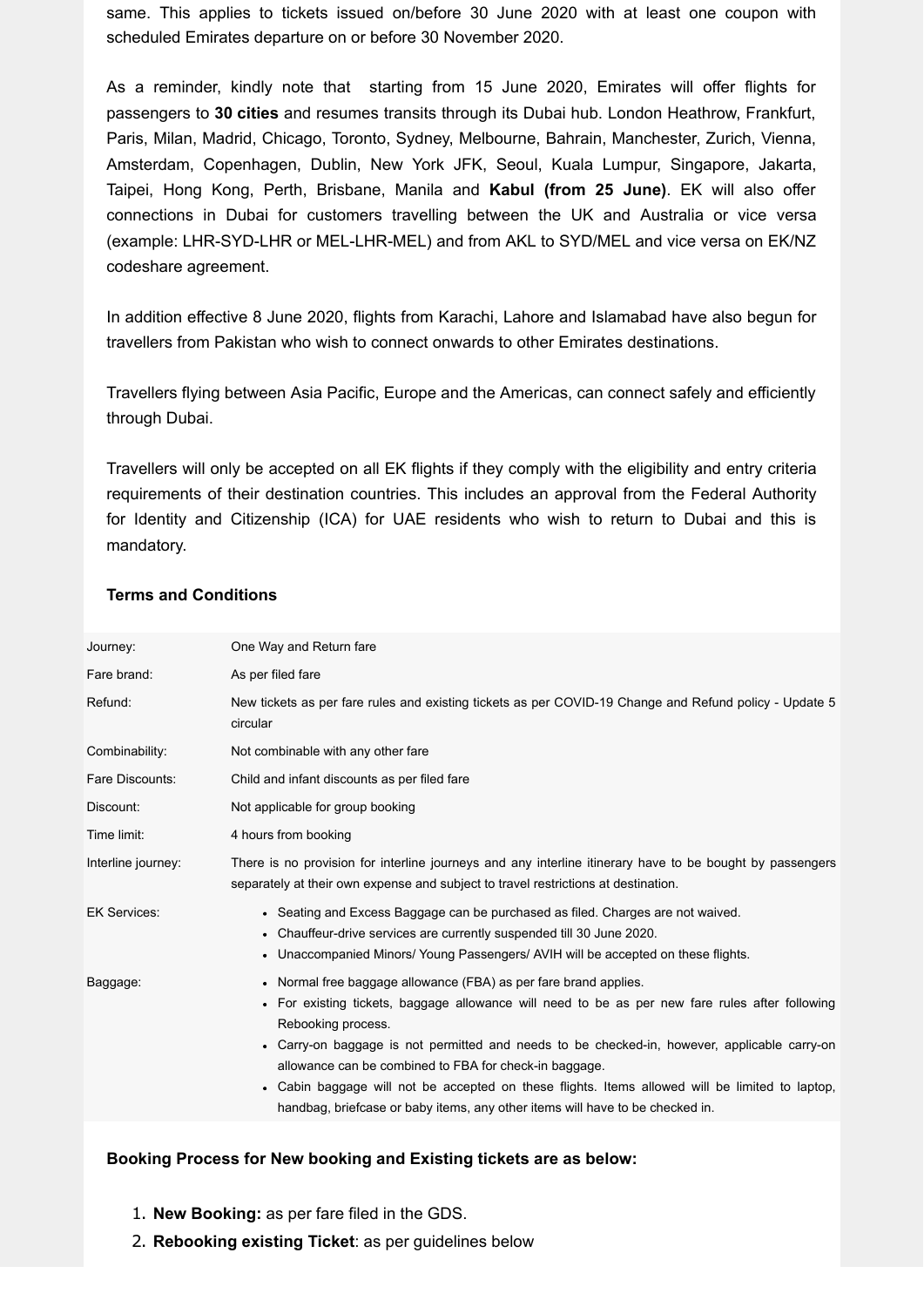- Rebooking of GDS tickets must be done by issuing travel agency for scheduled destinations as mentioned in the beginning of this circular.
- Previously collected fare difference will not be refunded.
- Rebooking options as per COVID-19 Change and Refund Policy update 5 circular, will apply in case of cancellation of any of these resumed flights.

#### **Through Journeys and Transit Information:**

- Passengers will be able to connect through Dubai to any onward destination as long as they meet travel and entry requirements.
- Passengers with EK to EK, EK-OAL and vice versa bookings can connect via DXB. Standard procedures apply in regards to acceptance of passengers when connecting to an OAL (check interline agreements).
- The maximum connecting time in Dubai must not exceed 24 hours.
- STPC cannot be requested on new bookings. Pre-booked STPC if there's any will be honoured and will be accommodated at the Dubai International Airport Terminal Hotel (Airside).
- Refer to **[DXB Transfer Process](https://e.emiratesagents.com/2OIL-11NC3-2BLHTK-NJYDD-1/c.aspx)** for details

#### **UK Border Health Measures**

Effective 8th June 2020, all passengers travelling to the UK will need to fill in an online passenger accommodation and contact form, which will include:

- Name of the airport passenger is arriving into
- Date of Arrival
- Flight Number
- Address where passenger will stay for the first 14 days in UK
- Phone number and email address

Passengers must be directed to https://www.gov.uk/uk-border-control for health requirements and more details.

#### **Arrival process in Dubai**

- Thermal scanning is mandatory for all passengers. Only passengers with possible symptoms may be required to undertake test.
- Passengers will have the option to choose home quarantine or institutional quarantine. Details will be provided at arrivals.
- Prior to leaving the airport, passengers are required to download and register with DHA "COVID 19 - DXB Smart App".

### **Health and safety on Emirates**

The safety and wellbeing of passengers and employees is Emirates' top priority. In preparation for the resumption of flight services, the airline has already enhanced various precautionary measures throughout the customer journey.

For any further information or clarity please contact the local sales team. Thank you for your continued support.